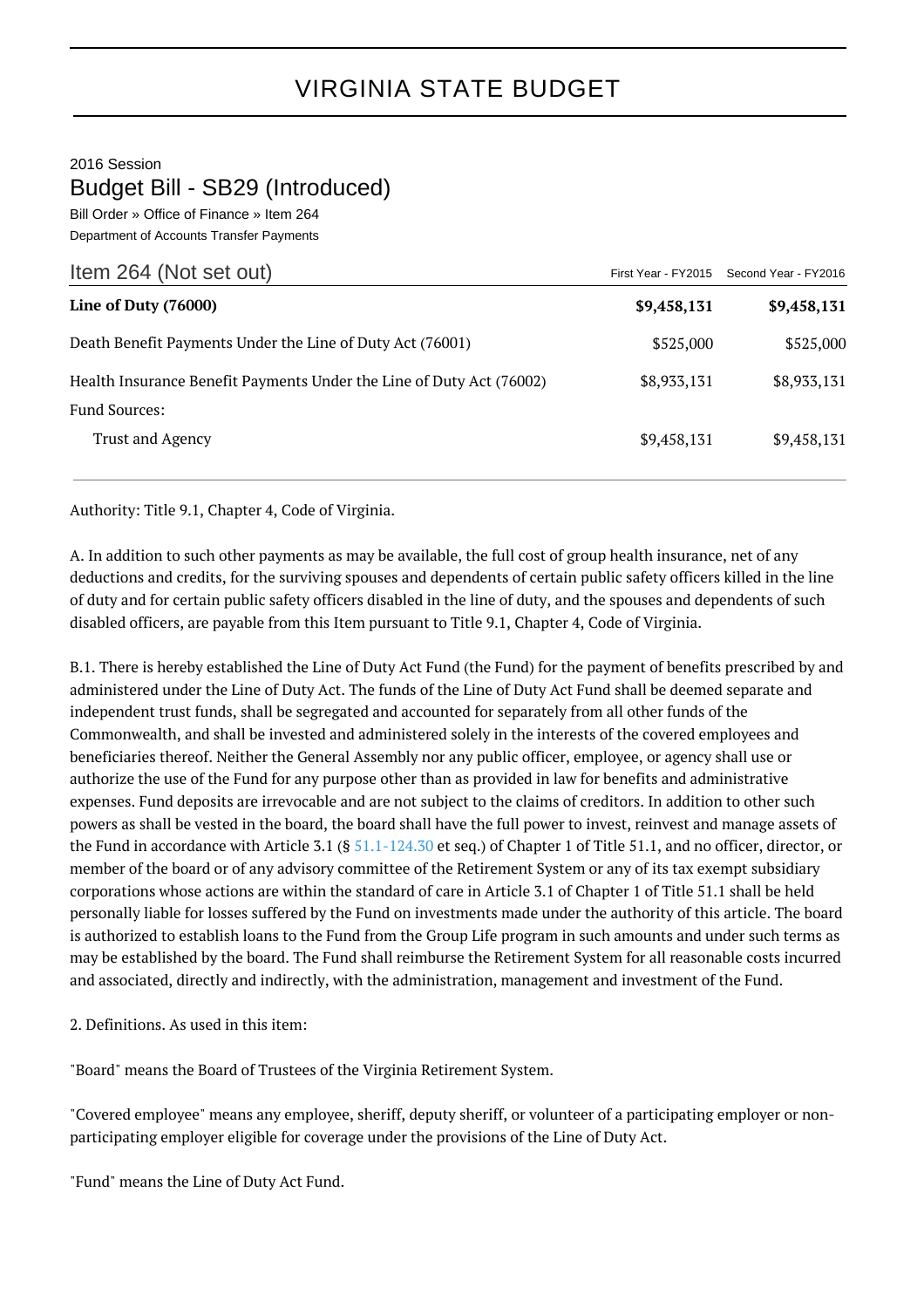"Line of Duty Act" means § [9.1-400](http://law.lis.virginia.gov/vacode/9.1-400/) et seq.

"Non-participating employer" means any political subdivision making the irrevocable election, in a manner and on such forms as prescribed by the board, to self-fund Line of Duty Act benefits under paragraph B.4 of this Item.

"Participating employer" means any agency of the Commonwealth with covered employees and any (i) county, city, or town with covered employees that does not make the election under paragraph B.4 of this Item; or (ii) political entity, subdivision, branch, commission, public authority, or body corporate, or other entity of a local government with covered employees that does not make the election under paragraph B.4 of this Item.

"Retirement System" means the Virginia Retirement System.

3. Payment of benefits; funding of benefits.

a. All payments for benefits provided through the Line of Duty Act shall be paid by the State Comptroller. The State Comptroller shall be reimbursed from the Fund for all benefit payments made on behalf of participating employers that, which payments have been approved by the State Comptroller. The State Comptroller shall be reimbursed on no more than a monthly basis from documentation provided to the Retirement System. Reimbursement from the Fund may include reasonable administrative expenses incurred by the Department of Accounts or the State Comptroller for administering the provisions of the Line of Duty Act.

Each participating employer shall make contributions each year to the Fund in accordance with guidelines adopted by the board. Such contributions shall be for purposes of funding benefits and administrative expenses under the Line of Duty Act. The employer contribution for each participating employer shall be determined by the board on a current disbursement basis in accordance with the provisions of this section.

b. For purposes of this Item, employer contributions for coverage provided to members of the National Guard and United States military reserves on active duty shall be paid by the Commonwealth.

c. For purposes of establishing employer contribution contributions, a member of any fire company or department or rescue squad that has been recognized by an ordinance or a resolution of the governing body of any county, city, or town of the Commonwealth as an integral part of the official safety program of such county, city, or town shall be considered part of the city, county, or town served by the company, department or rescue squad. If a company, department, or rescue squad serves more than one city, county, or town, the affected cities, counties, or towns shall determine the basis and apportionment of the required covered payroll and contributions for each department, company, or rescue squad.

d. Each participating employer shall provide all required data requested by the Board to administer the Fund in a form approved by the board.

e. In the event any participating employer fails to remit contributions or other fees and costs of the Fund as duly prescribed, the board shall inform the State Comptroller and the participating employer of the delinquent amount. The State Comptroller shall forthwith transfer such amounts to the Fund from any moneys otherwise distributable to such participating employer.

4. Irrevocable election to become non-participating employer.

a. A political subdivision with covered employees may make, in a manner and on such forms as prescribed by the board, an irrevocable election on or before July 1, 2012, to be deemed a non-participating employer fully responsible for self-funding all benefits relating to its past and present covered employees under the Line of Duty Act from its own funds, including any responsibility apportioned to it under the provisions of paragraph 3(c) above. Non-participating employers shall continue to be subject to the provisions set forth in the Line of Duty Act.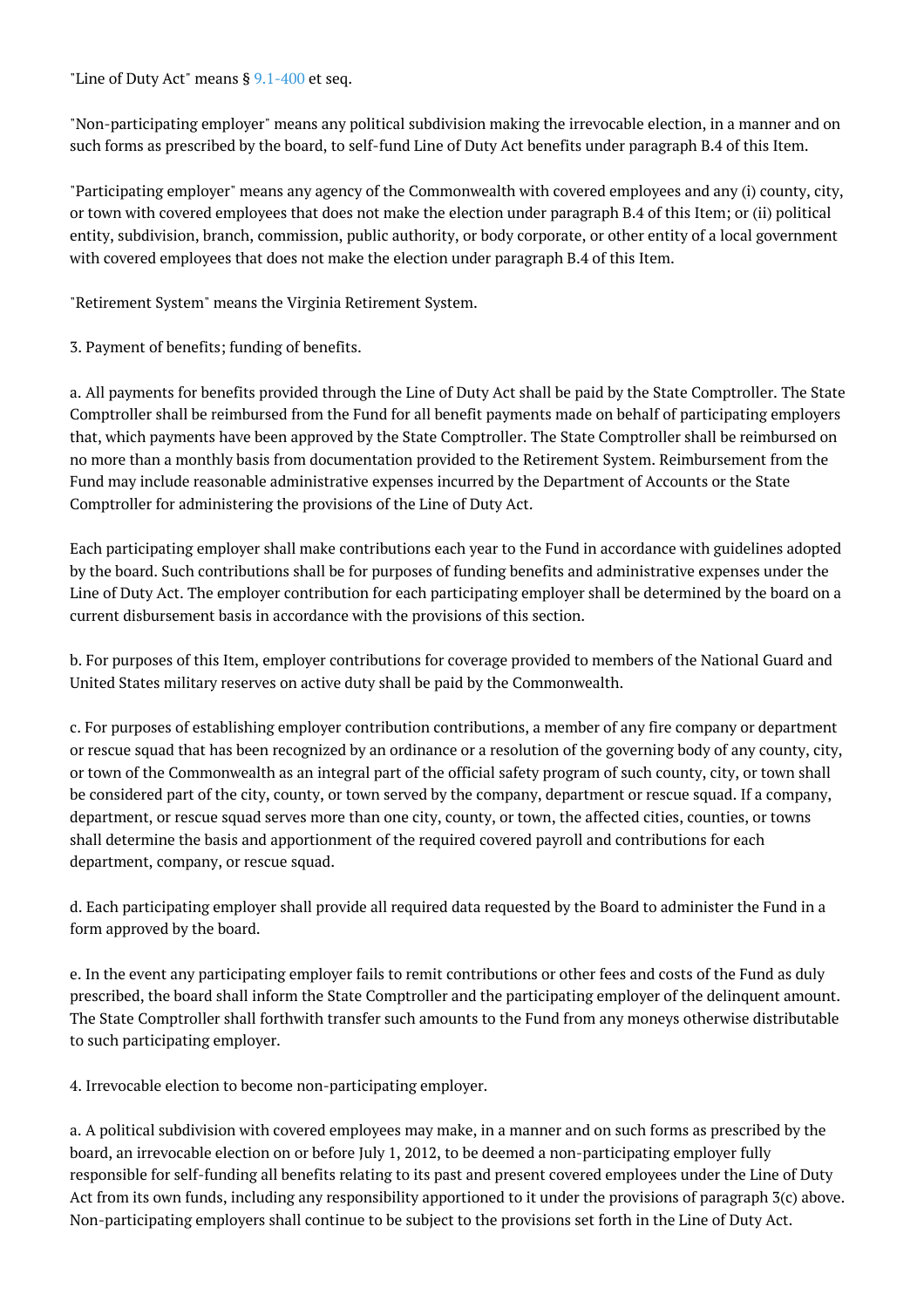b. A non-participating employer shall not be required to contribute to the Fund, nor shall it be required to contribute to the costs incurred or associated, directly or indirectly, with the administration, management and investment of the Fund.

c. Effective July 1, 2012, non-participating employers shall be responsible for self-administering the payments of benefits in accordance with the requirements of the Line of Duty Act. The eligibility determination process for the Line of Duty benefit shall continue to be determined consistent with the provisions of  $\S$  [9.1-403](http://law.lis.virginia.gov/vacode/9.1-403/) and any other applicable section of Code. The State Comptroller shall determine and collect from a non-participating employer an amount representing reasonable costs incurred and associated, directly and indirectly, with such eligibility determination.

d. In the event any non-participating employer fails to remit benefit and other costs of the Line of Duty Act as prescribed, the State Comptroller shall transfer such amounts from any moneys otherwise distributable to such non-participating employer.

5. The Virginia Retirement System Medical Board established pursuant to § [51.1-124.23](http://law.lis.virginia.gov/vacode/51.1-124.23/), Code of Virginia shall, upon request by the State Comptroller, make a written report of its conclusions and recommendations on matters referred to it regarding eligibility for benefits under the Line of Duty Act.

C. In addition to any other benefit provided by law, an additional death benefit in the amount of \$20,000 for the surviving spouses and dependents of certain members of the National Guard and United States military reserves killed in action in any armed conflict on or after October 7, 2001, are payable pursuant to § [44-93.1.](http://law.lis.virginia.gov/vacode/44-93.1/)B., Code of Virginia, from the Line of Duty Death and Health Benefits Trust Fund. The Department of Accounts, with support from the Department of Military Affairs, shall determine eligibility for this benefit.

D. For any surviving spouse of a "deceased person" or any "disabled person" as those terms are defined in § [9.1-400](http://law.lis.virginia.gov/vacode/9.1-400/) , who is receiving the benefits described in §  $9.1-401$  and who would otherwise qualify for the health insurance credit described in Chapter 14 of Title 51.1, Code of Virginia, the amount of such credit shall be calculated and reimbursed to the State Comptroller for deposit into the Line of Duty Death and Health Benefits Trust Fund from the health insurance credit trust fund, in a manner prescribed by the Board of Trustees of the Virginia Retirement System.

E. A member of any fire company providing fire protection services for facilities of the Virginia National Guard or the Virginia Air National Guard shall be eligible to receive benefits according to the provisions under the Line of Duty Act, Title 9.1, Chapter 4, Code of Virginia. Funding for the inclusion of a member of any fire company providing fire protection services for facilities of the Virginia National Guard or the Virginia Air National Guard will be paid by the Department of Military Affairs out of its appropriation in Item 410 of this act.

F. It is the intent of the General Assembly that expeditious payments for burial expenses be made for persons whose death is determined to be a direct and proximate result of their performance in the line of duty as defined by the Line of Duty Act. The State Comptroller is hereby authorized to release, at the request of the family of a person who may be subject to the line of duty death benefits, payments to a funeral service provider for burial and transportation costs. These payments would be advanced from the death benefit that would be due to the beneficiary of the deceased person if it is determined that the person qualifies for line of duty coverage. Expenses advanced under this provision shall not exceed the coverage amounts outlined in §  $65.2-512$ . In the event a determination is made that the death is not subject to the line of duty benefits, the Virginia Retirement System or other retirement fund to which the deceased is a member, will deduct from benefit payments otherwise due to be paid to the beneficiaries of the deceased, payments previously paid by the State Comptroller for burial and related transportation expenses and return such funds to the State Comptroller. The State Comptroller shall have the right to file a claim with the Virginia Workers' Compensation Commission against any employer to recover burial and related transportation expenses advanced under this provision.